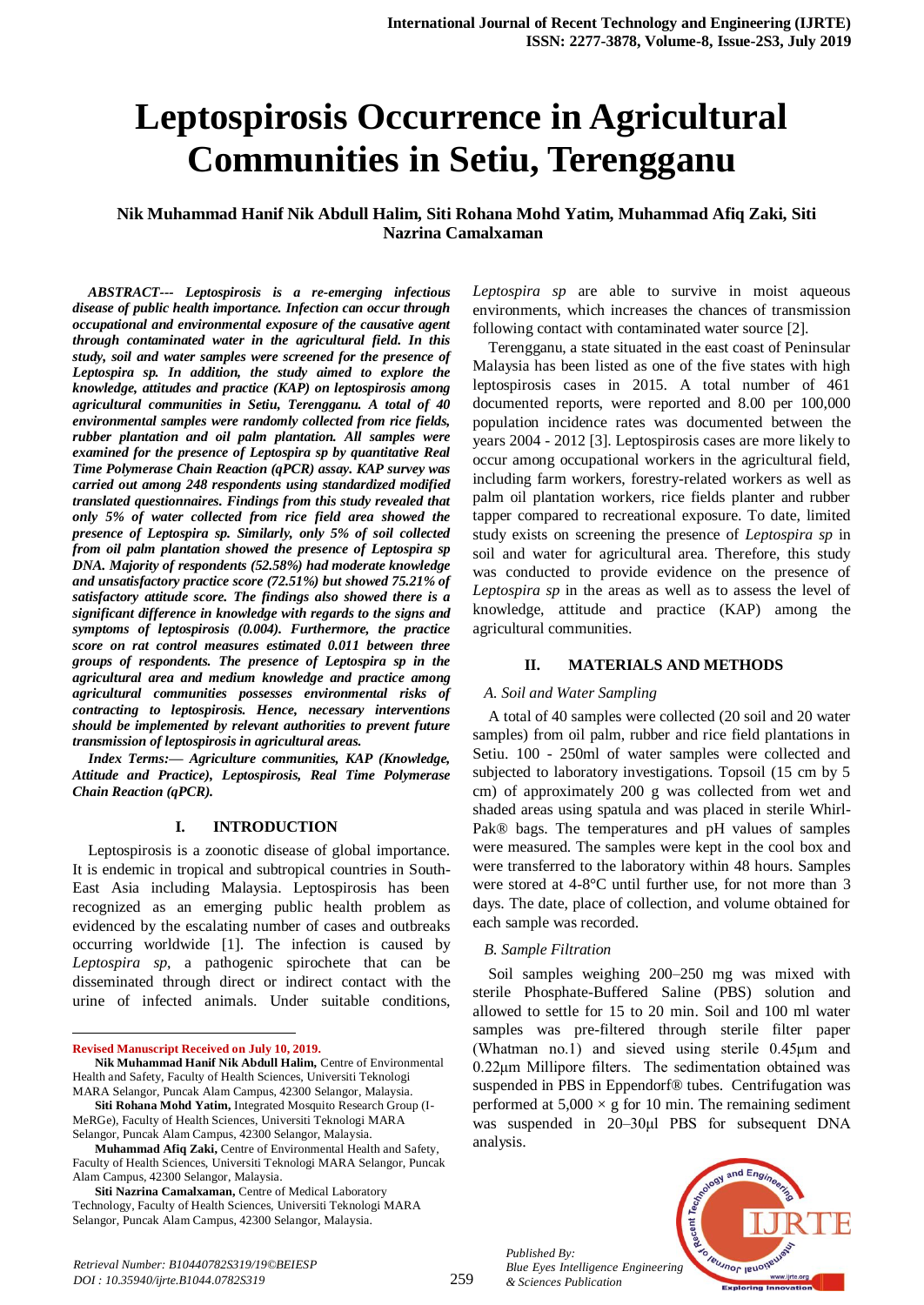### *C. DNA Extraction*

Total bacterial genomic DNA was extracted from the filtrate of water samples using a commercially available DNeasy Blood and Tissue Kit (Qiagen, USA). In addition, bacterial DNA from the soil samples filtrate was extracted using the QIAamp Fast DNA Stool Mini Kit (Qiagen, USA) following standard protocols.

#### *D. Determination of DNA Concentration and Purity*

The yield and purity estimation of extracted microbial DNA was assessed using an Eppendorf Biophotometer Plus (Eppendorf, Germany). UV absorbance values at 230 nm, 260 nm, and 280 nm were recorded prior to gene amplification

#### *E. Leptospira sp Identification by qPCR*

Soil and water samples were tested for the presence of Leptospira DNA using quantitative real-time PCR (qPCR). Reactions were performed in a final volume of 25 μL containing template DNA and microbial qPCR Master mix in a BioRad CFX 96 Real-Time PCR machine. The cycling conditions consisted of an initial denaturation at 95°C for 10 minutes, 40 cycles of 95°C for 15 seconds, annealing at 60 °C for 6 minutes followed by a final extension at 60°C for 6 minutes for 40 cycles. The threshold cycle (CT) was determined.

#### *F. Knowledge, Attitude, and Practice Questionnaire*

A set of validated translated questionnaire was developed based on previous KAP studies on leptospirosis by [4], [5]. The first section of the questionnaire focused on demographic questions. The second section evaluated respondents' knowledge on leptospirosis; its transmission, signs and symptoms, and methods of prevention based on a series of True/False/Unknown responses. Each correct answer was given 1 score, whereas a 0 score was given to wrong answers and the choice of 'I don't know'. The total knowledge score for each respondent will range from 0 to 10. Respondents who are unaware of leptospirosis were considered "poor knowledge". Respondents who scored less than (<72%) were considered to have "moderate knowledge", and those who scored more than  $(\geq 72\%)$  where considered to have "good knowledge". The third section of the questionnaire addressed respondents' attitudes towards leptospirosis. A five-point Likert scale (1 = strongly disagree;  $5 =$  strongly agree) was used to evaluate the participants' responses. The total attitude score for each respondent could range from 1 to 25. The final section of the questionnaire assessed respondents' self-reported prevention practices. It consisted of a five-level Likert scale question format ( $1 =$  never,  $5 =$  always). The total practice score for each respondent ranging from 1 to 55. Total maximum scores for attitude and practice domain were 25 and 55 respectively. A score from zero to <75% may be considered unsatisfactory whereas a score of  $\geq 75\%$  to 100% may be taken as satisfactory attitude and practice score [6].

### **III. RESULTS AND ANALYSIS**

#### *A. Leptospira sp Identification by qPCR*

The amplification of *Leptospira sp* DNA is illustrated in Fig. 1. The green line signifies Microbial DNA Positive Control (MPC). The blue line indicates Leptospira Positive Control (PPC) whereas the red line representing *Leptospira sp* DNA (tested samples). *Leptospira sp* DNA in both samples amplified moderately as compared to the MPC. Findings show that from a total 40 samples collected; 2 samples (5%) were positive for *Leptospira sp*. 1 sample (5%) was from the 20 water samples collected and another 1 (5%) was from the 20 soil samples collected. As shown in Fig. 2 the amplification of *Leptospira sp* from water sample obtained from rice field was observed at cycle 35. These findings indicate that only one water sample was infected with traces of *Leptospira sp* DNA. As for soil, out of 20 samples there was only one soil sample from the oil plantation that showed positive traces of *Leptospira sp* DNA. The amplification was observed at cycle 36 as shown in Fig. 3.



**Fig. 1: Illustration showing amplification of** *Leptospira sp* **DNA (Samples), Microbial DNA Positive Control (MPC), and Leptospira Positive Control (PPC)**



**Fig. 2: Illustration showing amplification of** *Leptospira sp* **DNA in water sample obtain from rice field**



**Fig. 3: Illustration showing amplification of** *Leptospira sp* **DNA in water sample obtain from oil plantation** 

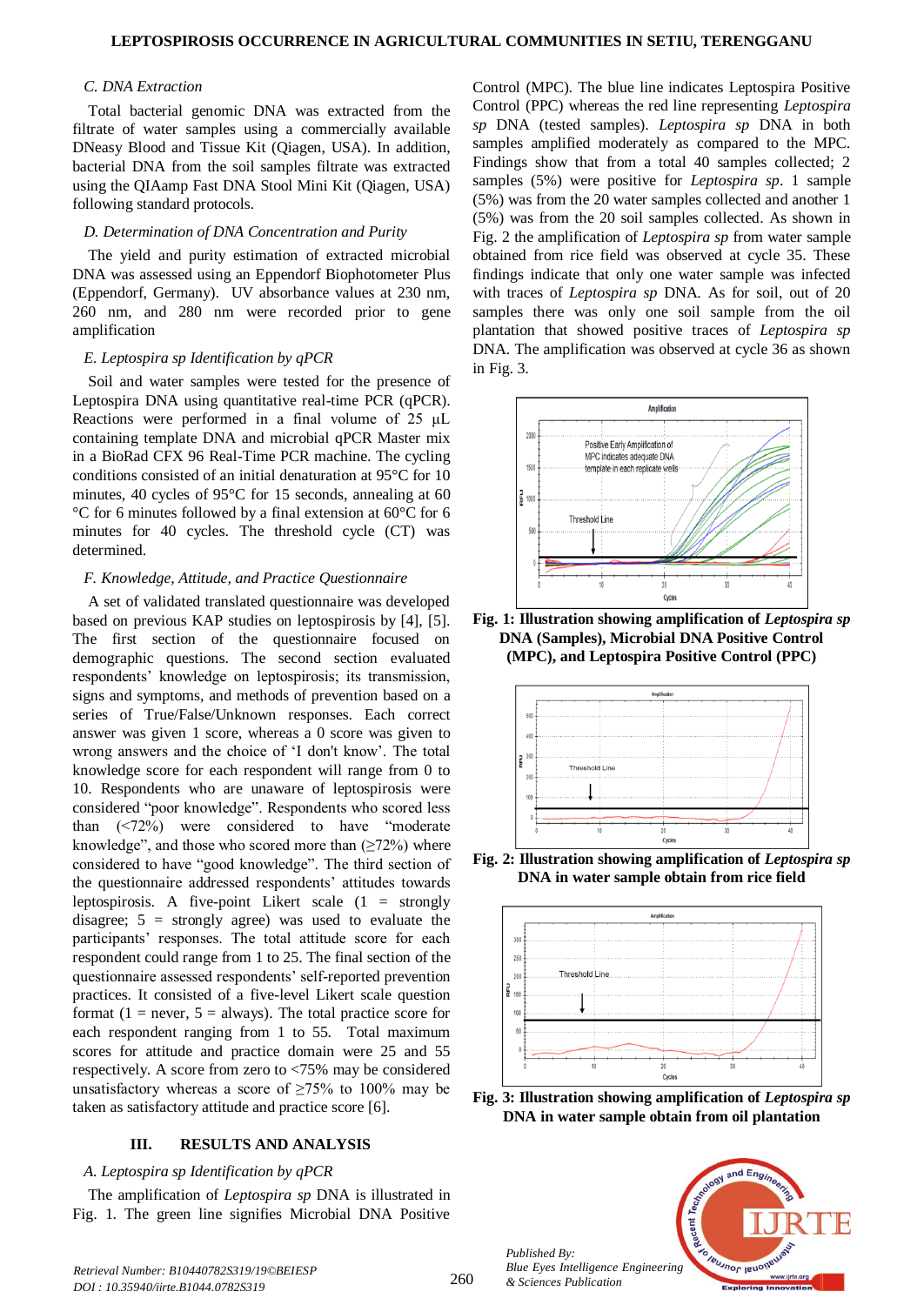## *Knowledge, Attitude and Practice (KAP) Scores Categorized by Occupation*

Table 1 represents the KAP percentage scores for all respondents categorized by occupation. The corresponding mean value for knowledge was 52.78%; reflecting poor knowledge among respondents. The difference in their mean knowledge score was statistically significant at 0.05 level estimated at 0.044. There was also significant difference between this three groups of responses to questions on signs and symptoms (0.004) but not to the mode of transmissions and disease prevention questions at 0.05 level. In terms of

attitude, the total mean attitude score for all respondents was 79.69%; signifying satisfactory attitude. The difference in their mean attitude score was not statistically significant at 0.05 level. In terms of prevention practices, the total mean practices score for all respondents were 72.51%; highlighting unsatisfactory practice. The difference in their mean practice score was not statistically significant at 0.05 level but there was a significant difference between this three groups of responses to questions on rat control measures estimated 0.011 but not for the use of protective gear and safety measures at 0.05 level.

| Tubic 1. Information and the practice percentage secres and comparison categorized by occupation |                 |       |                    |       |               |       |                 |       |               |  |  |  |
|--------------------------------------------------------------------------------------------------|-----------------|-------|--------------------|-------|---------------|-------|-----------------|-------|---------------|--|--|--|
|                                                                                                  | Oil Palm Farmer |       | Rice Fields Farmer |       | Rubber Tapper |       | All Respondents |       |               |  |  |  |
|                                                                                                  | $n = 113$       |       | $n=73$             |       | $n = 62$      |       | $n = 248$       |       |               |  |  |  |
|                                                                                                  | Mean            | S.D.  | Mean               | S.D.  | Mean          | S.D.  | Mean            | S.D.  | $p-$<br>Value |  |  |  |
| <b>Total Knowledge Score</b>                                                                     | 54.26           | 29.25 | 46.29              | 24.43 | 57.72         | 28.11 | 52.78           | 27.87 | $0.044*$      |  |  |  |
| Mode of Transmissions                                                                            | 69.41           | 13.75 | 67.28              | 12.65 | 71.10         | 13.95 | 69.19           | 13.51 | 0.263         |  |  |  |
| Sign and Symptoms                                                                                | 50.15           | 36.22 | 34.70              | 26.61 | 48.92         | 30.46 | 45.30           | 32.83 | $0.004*$      |  |  |  |
| Disease Prevention                                                                               | 61.80           | 39.13 | 52.74              | 36.64 | 64.78         | 36.97 | 59.87           | 38.03 | 0.143         |  |  |  |
| <b>Total Attitude Score</b>                                                                      | 77.88           | 12.78 | 81.97              | 14.61 | 80.32         | 11.20 | 79.69           | 13.06 | 0.102         |  |  |  |
| <b>Total Practice Score</b>                                                                      | 71.20           | 16.87 | 71.73              | 12.79 | 75.84         | 12.11 | 72.51           | 14.72 | 0.118         |  |  |  |
| Protectives Gears and<br><b>Safety Measures</b>                                                  | 69.41           | 13.75 | 67.28              | 12.65 | 71.06         | 13.95 | 69.19           | 13.51 | 0.263         |  |  |  |
| <b>Rat Control Measures</b>                                                                      | 74.33           | 25.25 | 79.52              | 15.99 | 84.19         | 16.72 | 78.33           | 21.19 | $0.011*$      |  |  |  |

| Table 1: Knowledge, attitude and practice percentage scores and comparison categorized by occupation |  |  |  |  |
|------------------------------------------------------------------------------------------------------|--|--|--|--|
|                                                                                                      |  |  |  |  |

# **IV. DISCUSSION & RESULTS**

## *A. Leptospira sp Identification by qPCR*

It was clearly observed that *Leptospira sp* DNA in both positive sample were amplified moderately as compared to the MPC. This is due to the fact that the traces of *Leptospira sp* DNA were present in both sample but only in small quantity. Despite, a low quantity of DNA presence in both water and soil samples, the amplification of *Leptospira sp* DNA was confirmed and valid as all of the MPC and PPC were successfully amplified.

The only 2 positive samples consist of 1 (5%) of 20 water samples and 1 (5%) of 20 soil samples collected. The present study results similar to the results of [7] who are isolated *Leptospira sp* 5-10% from the total number of water samples from recreational area. The results of presented study are also similar to those recorded by [8] who found *Leptospira sp* in 5% water samples collected in flooding area. The occurrence noted in this current study is lower compared to those obtained by [9] noted the presence of 23.1% *Leptospira sp* in water samples and in [10] found that 23.1% and 23.3% presence of *Leptospira sp* in water and soil sample that have been collected from east coast state in Malaysia respectively.

The occurrence of *Leptospira sp* in both water and soil samples might be due to infestation of rat and other *Leptospira sp* host. The transmissions of *Leptospira sp* in the environment could be due to direct contact with urine or body fluids from contaminated animals or host through direct and indirect contact to the soil and water by *Leptospira sp* [11]. It is well known that mammalian like rodents excrete *Leptospira sp* in their urine and make as reservoirs for leptospirosis transmission. These bacteria are maintained in domestic environments especially in water and soil by transmission among rodent species [12]. *Leptospira sp* can survive for weeks or up to months in wet soil on dry days and appeared in the surface water on the rainy days hence these condition showed that soil could be the reservoir of *Leptospira sp* in environment [13], [14]. In [15] previously reported that *Leptospira sp* are most frequently associated with soils of high moisture and organic matter content. It was suggested that the moisture content  $\geq 20\%$  were found to be more positive *Leptospira sp* in environmental sample [13].

A good condition of the environments is associated with appropriate factors such as pH, temperatures, characteristics of environment and availability of host act as a reservoir would maintain the presence of *Leptospira sp* [10]. In this presented study, the positive samples were found in both rice fields and oil palm plantations. Environment of agricultural land provides very ideal habitat for the rodents as main reservoirs to transfer the *Leptospira sp*. This location has wet environment, with large rodent population and numerous animals cohabit and leading to high exposure to workers whom without or with minimum protection to get infected. The climatic conditions in this country such as warm water, heavy rainfall, and high humidity provide an appropriate medium for the organism to survive in environment [9]. Another suitable conditions like stagnant water, depth ranging from 5 to 10 cm, median pH is 7.6 and median temperature 34.5°C which favour the survival of

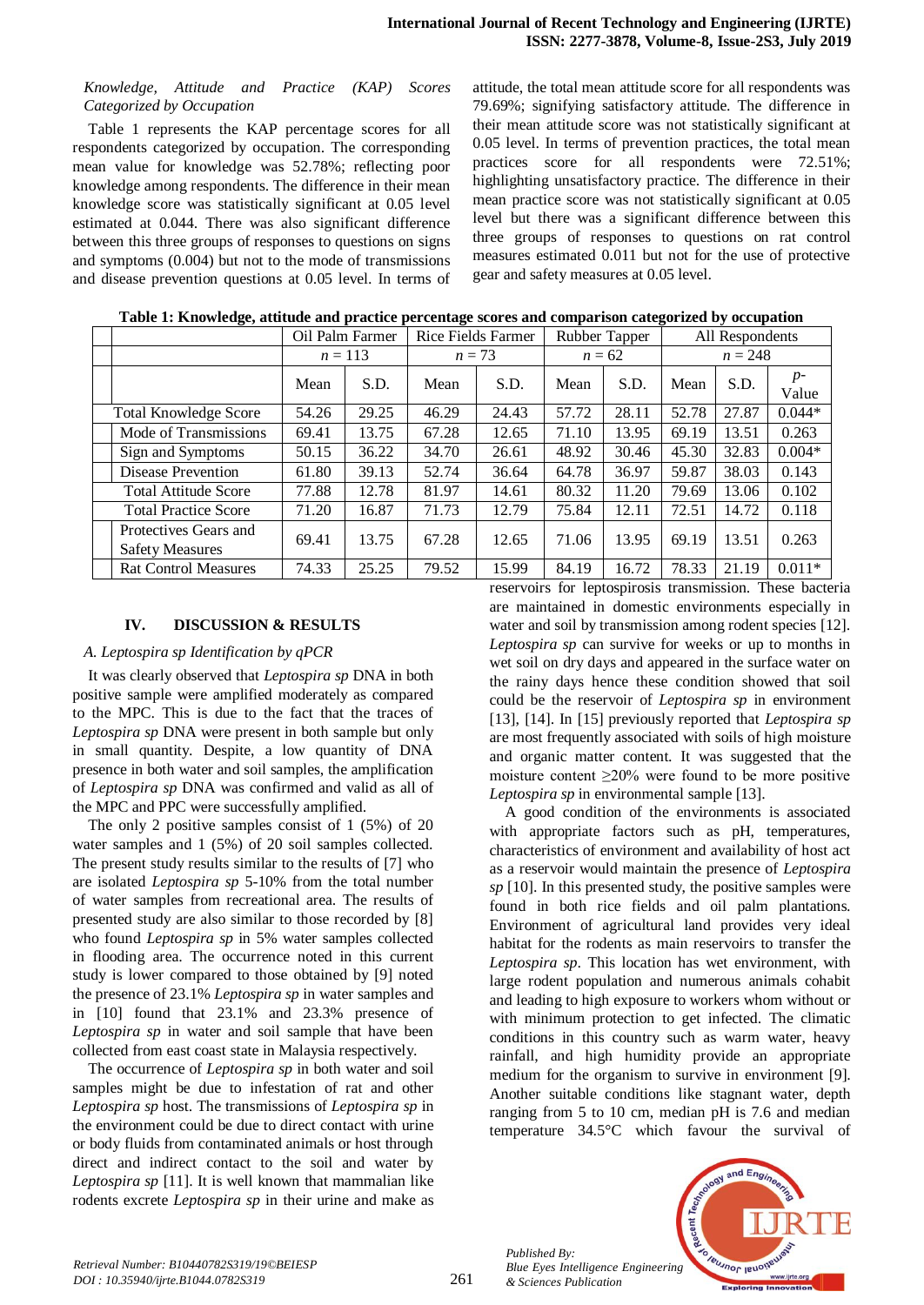*Leptospira sp* [10]. Higher concentration of *Leptospira sp* was found in stagnant water rather than in rainwater or underground water [16]. Puddles of water in rice fields during rice grow is an optimal condition that promote the growth of *Leptospira sp* bacteria. Rice fields and oil palm plantations also have abundance of food resources such as paddy and oil palm fruits or remnant of planter food which attract a lot of rodents to forage. This attracts rodents to populate and become potential reservoirs for *Leptospira sp*. Besides rodents, other factors that can support the transmission and growth of *Leptospira sp* are found fields, bushes or wet grass also can be a bacteria sources [17].

## *B. Knowledge, Attitude and Practice (KAP) Scores Categorized by Occupation*

With respect to the sign and symptoms, the knowledge score among respondents was relatively poor. The findings only 45.3% of the respondents answered that the infected person may have certain sign and symptoms. This results also similar among respondents from Philippines and Trinidad with 44% and 47% respectively [5], [18] but lower compared to Brazil with 68% [4]. This fact indicates that majority of people are not aware of the disease as most of infected persons are asymptomatic. Knowledge of the signs and symptoms as well as complications among the respondents are indeed crucial because it will lead them to recognize the danger of leptospirosis at early stage of infection. This can help them to know proper management which eventually saves their lives. The level of knowledge on mode of transmission and causes contributing to leptospirosis noted in this current study is better than the other factors. This finding is quite lower compared to those obtained by [4], [5], [19], [18]. This may imply that the respondents know the disease is caused by bacteria and it is related to rodents and its urine and how the microbes enter into the body. With regards to disease prevention, our study findings showed 60% from total respondents answered correctly. This is also lower compared to [4], [5], [19] respectively. Indeed, without knowing how to prevent from being infected by leptospirosis, we cannot expect that respondents to be aware of the disease and it is almost impossible for them to be motivated in adopting good preventive measures in their working practices. It is interesting that majority of respondents who had ever know that leptospirosis can be cured with antibiotics. This misbelief may spread in the community and may finally contribute to poor management in treating leptospirosis. This issue is very crucial and needs to emphasized to them.

In terms of attitude about leptospirosis, the total mean attitude score for all respondents were 79.69%. Thus, they were considered to have satisfactory attitude. These study findings showed that majority of respondents had positive attitude and this comparable with the proportion registered by [5] from Philippines found that the higher level of attitude among respondents compared to the study conducted by [4] from Brazil and [18] from Trinidad. The low level of awareness and attitude of leptospirosis makes it a disease of public health

importance. On the other hand, other study by [19] from Philippines presented medium attitude and concern on leptospirosis. This is a good starting to implement prevention and control programs because there still difficulties in convincing community to take all the needed safety precautions even though they may be well informed on the leptospirosis. Our suggestion is that the attitude towards the prevention and taking action in reducing infection and to believe that medicine can treat leptospirosis in their attitude need to be corrected.

In terms of prevention practices related to leptospirosis, the total mean practices score for all respondents were 72.51%. Thus the respondents showed unsatisfactory practice. The present results also similar with the study by [5] from Philippines reported that respondents take action to avoid from being infected by the disease This is not comparable to the [19] from [18] also from Trinidad showed that there was a positive attitude towards general health and good sanitary practices among the population. They are also maintained the cleanliness in the surrounding and keep up good hygiene. On the other hand, in [5] from [4] from Brazil also found that respondents who performed risk activities had a limited access to protective gears and safety measures such as boots and gloves. In terms of prevention from rat infestation, they found that almost all respondents performed activity control to prevent rat from enter to the household.

From the results, it was probably because they realized the benefits of practising good behaviour. It is possible that the information from mass media and from health services were sufficient to address their lack of understanding in disease prevention. Respondents are particularly weak in the protective gears and safety measures or "PPE" sub category. Items in this sections revealed a lower mean from respondents who practiced wearing proper boots and gloves while working in muddy water or damp soil as well as wade in the flood water. PPE are important and remained the main predictors for Leptospira infection [20]. Respondents may not appreciate the importance of such practice as disease preventions because they simply lack of general knowledge on leptospirosis and the preventions against it. Future health education and promotion action should be implement to tackle this issue as well

# **V. CONCLUSION**

*Leptospira sp* were detected in samples collected from both oil palm plantation and rice fields. This pose health risks from direct contact of contaminated water and soil among agricultural communities. Findings from this study also revealed variation in the knowledge and attitude of agricultural communities regarding preventive and protective measures against leptospirosis. Despite positive attitude and medium practice score, most of the respondents scored low level of knowledge in reference to the signs and symptoms of leptospirosis. Further